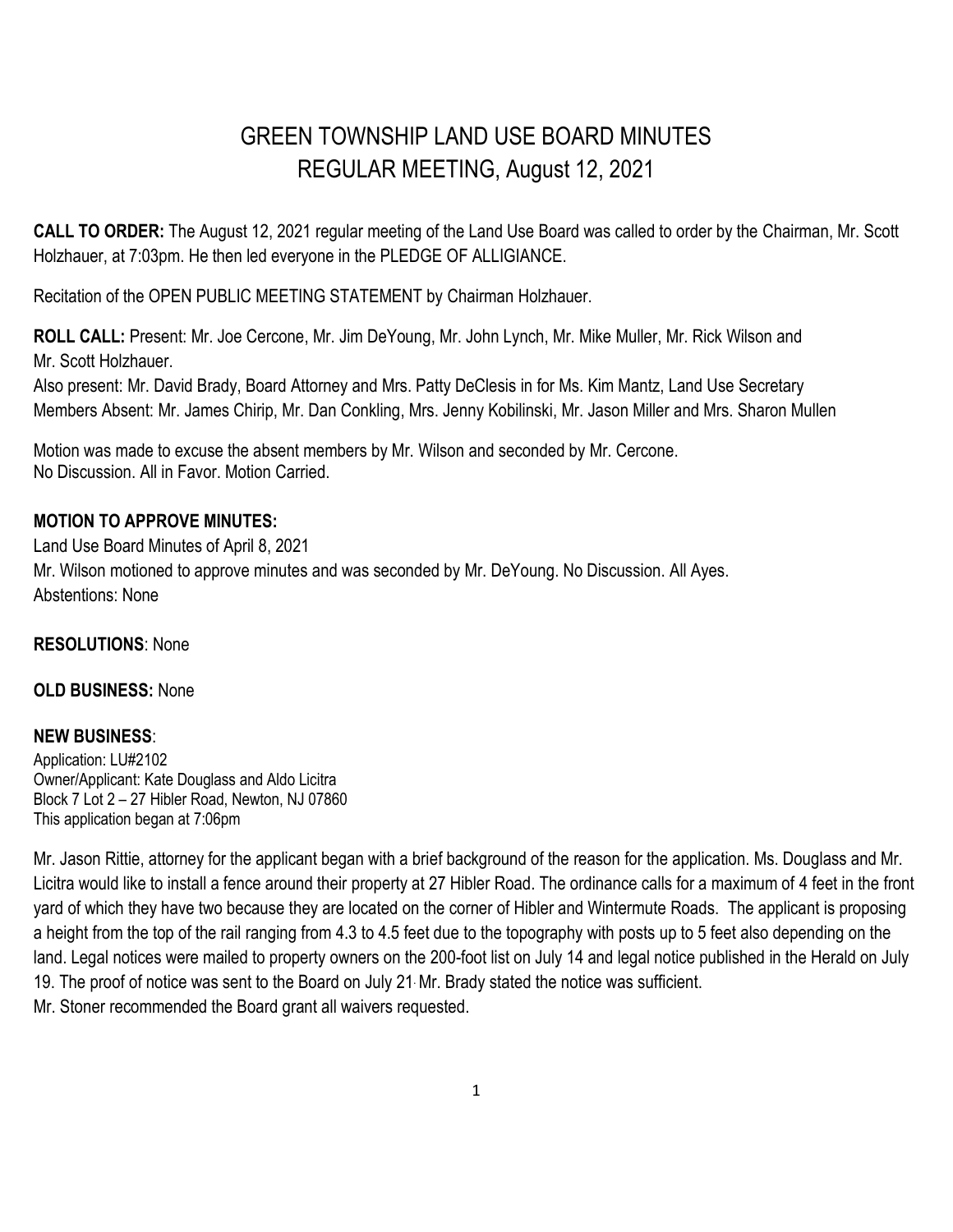A motion was made by Mr. Cercone that the Board grant the requested waivers and was seconded by Mr. Muller. Roll Call Vote: Mr. Cercone, Mr. DeYoung, Mr. Lynch, Mr. Muller, Mr. Wilson and Mr. Holzhauer. No Discussion. All Ayes. Abstentions: none

Ms. Kate Douglass, applicant, was sworn in by Mr. Brady.

Ms. Douglass gave a brief description of why she came to Green and her of property at 27 Hibler Road.

She explained she understood the issue with the sight line at the corner which is why the fence is set back off the road. They would like to start at the existing sheep pen fence, then go across the property on Hibler and then down around the back. The primary reason for the fence is for the horses but also for her son, who is an Iraqi war vet. The horses help with PTSD therapy and she would eventually like to help Vets by giving them a chance to be with the horses, nothing commercial, just some volunteer work. She would also like to have it for security reasons because people love to stop and take pictures and pet horses. Exhibit A-1 was submitted to show the depiction of what the fence would look like.

Ms. Douglass stated she wants to keep the fence rustic so she will not be painting it white. There will be strong wire placed on the inside of the fence, not only to keep the dogs in and critters out, but to keep the horses from skidding their legs under the fence.

Mr. Brady confirmed the height of the fence for the resolution.

Mr. Wilson asked to confirm the location of the fence in the northeast corner of the property. Ms. Douglass explained the portion does not go over the water and is going to replace an old wire fence. The horses will not be allowed to cross the brook or go near the swimming pool. There will be internal fencing to allow for several paddocks to keep the horses contained.

Mr. Holzhauer asked if the extra height really makes a difference. Mr. Douglass replied by saying it is recommended by most that horse fences should be 60 inches, but she feels it is excessive because she does not own champion jumpers. Mr. Holzhauer questioned if she found out the fence is insufficient in height could she run an additional post with wire to increase the height, the applicant stated she would not. Mr. Stoner, as a horse owner, said the 4  $\frac{1}{2}$  foot fence is fine to keep them from jumping.

Mr. Stoner asked about the neighbor beside them and if any of the improvements will be close to the shared property line. Ms. Douglass explained there will only be pasture and fencing in that area. If they were to put up a barn, they would put it over near the swimming pool. Any manure will hopefully be recycled and if not, it will be in the back and not be close to the neighbors. This property is not farm assessed and it is not in her plan to become so. The applicant understands that if she did change the barn she would have to get permits.

Mr. Holzhauer opened the floor to public comments. There was one person in the room and she was not there to comment, she was thinking about joining the Land Use Board. Mr. Holzhauer closed the public comment.

Mr. DeYoung asked if there was any limit horses on a property of this size. Mr. Holzhauer responded by saying the state does not limit it but there are local ordinances in place that may. Ms. Douglass stated there will not be more than 3 because the pasture/grass would not be able to handle more.

Mr. Stoner said as long as they stay out of the designated sight triangle they don't have to go to the County Planning Board.